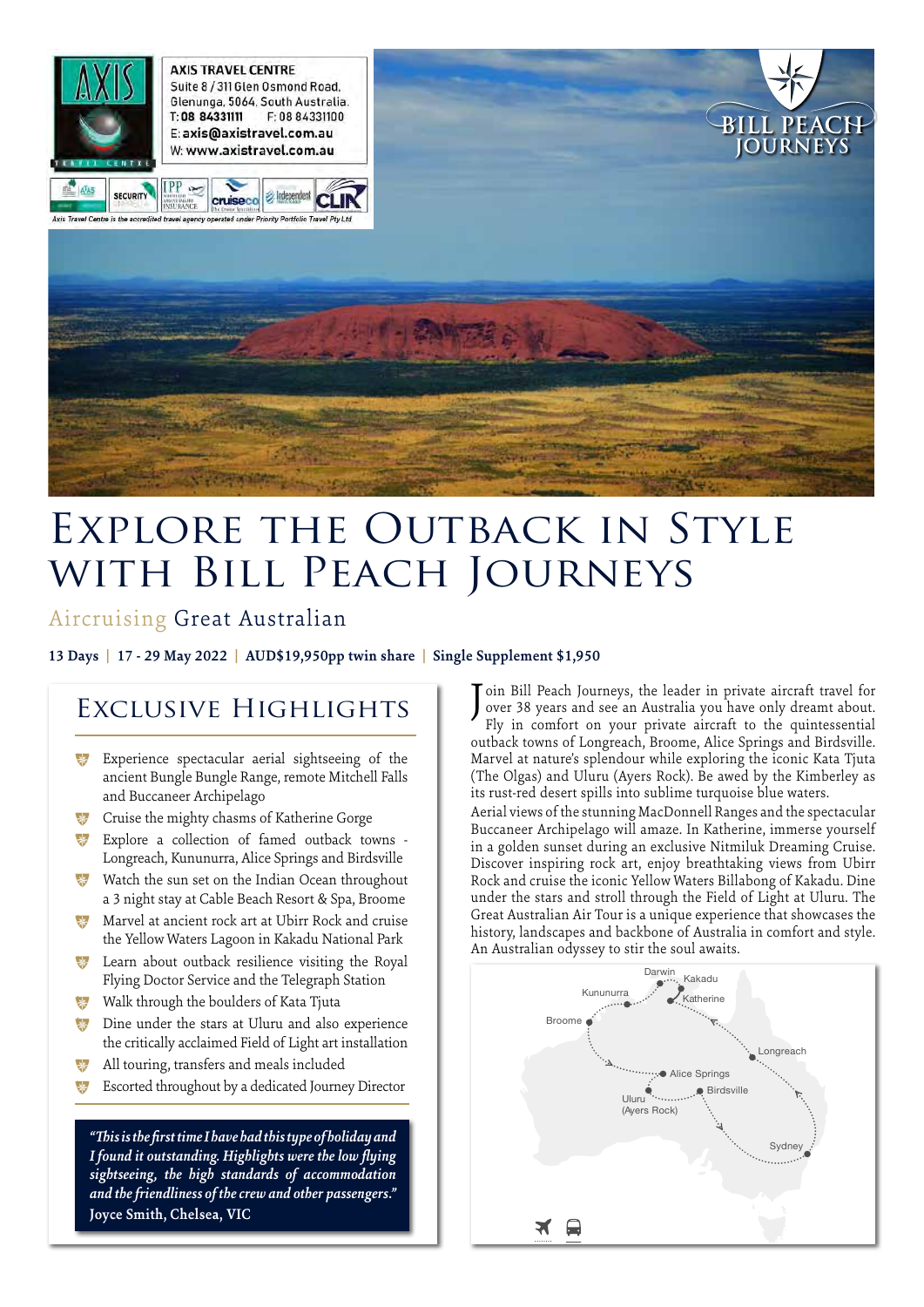

# THE OUTBACK BY PRIVATE AIRCRAFT

#### **Day 1** | **Sydney Check-In**

From the moment you check-in for your Bill Peach Journeys Air Tour you will discover why we are the leaders in private luxury aircraft travel in Australia for over 38 years. Your friendly, professional and experienced Flight Crew and Journey Director will ensure that you experience the journey of a lifetime from the moment you arrive at the private executive departure lounge.



After your initial check-in, you will not need to check-in again for each flight nor be troubled with luggage until your return at the conclusion of the Air Tour; all will be taken care of for you so you can relax and enjoy your holiday.

Your knowledgeable and professional Journey Director will ensure that all arrangements for your Bill Peach Journeys Air Tour are taken care of throughout the entire tour so that your complete travel experience with us is seamless.

#### **Sydney - Longreach**

Now it's time for the adventure to begin. Leaving the city behind, our journey begins in the heart of the outback at Longreach – named after the "long reach" of the Thomson River. Upon arrival, we visit the historic Stockman's Hall of Fame, a spectacular tribute to the people of Outback Australia. This evening a welcome dinner will be served, surrounded by Australian aviation history at the Qantas Museum.

Overnight: Longreach Motor Inn or similar

#### **Day 2 | Longreach - Katherine**

Re-board our private aircraft and continue our journey to the Northern Territory. We arrive into the township of Katherine or "Nitmiluk" and enjoy a short town tour. Embark on a sunset cruise on the stunning Katherine Gorge as we marvel at its magnificent sandstone cliffs that glow in the changing light.

Overnight: Knotts Crossing Resort or similar

#### **Day 3 | Kakadu National Park**

This morning experience a unique Aboriginal cultural tour with a local Jawoyn elder before transferring from Katherine to Cooinda, the gateway to magnificent Kakadu National Park. Enjoy a stunning cruise of the beautiful Yellow Waters Billabong, a memory that will last a lifetime.

Overnight: Mercure Kakadu Crocodile Hotel or similar

#### **Day 4 | Kakadu National Park**

Today we examine some of the finest examples of Aboriginal art at Ubirr Rock. Located in the East Alligator region of Kakadu National Park, Ubirr consists of a group of rocky outcrops on the edge of the Nadab floodplain. The rock art in Kakadu is among the finest in the world representing a personal and spiritual relationship between the Indigenous people and the environment. The rock art at Ubirr depicts traditional foods and tells stories about law and creation ancestors. This afternoon, we fly to vibrant Darwin, a former frontier outpost. Overnight: Mantra Pandanus or similar

#### **Day 5 | Darwin**

Relax today or visit the Darwin Museum, Oil Tunnels, Art Gallery, Fannie Bay Gaol and the Botanic Gardens learning the fascinating and turbulent history of Darwin devastated by Cyclone Tracy in 1974. Later enjoy a breathtaking sunset cruise. Overnight: Mantra Pandanus or similar

#### **Day 6 | The Kimberley**

Departing Darwin, our journey continues, as we fly over the fascinating World Heritage-listed Bungle Bungle Range in Purnululu National Park. Landing in Kununurra, embark on a cruise of the Ord River, through the inspiring scenery of the Kimberley region before visiting the Durack's Argyle Homestead. Overnight: The Cambridge or similar

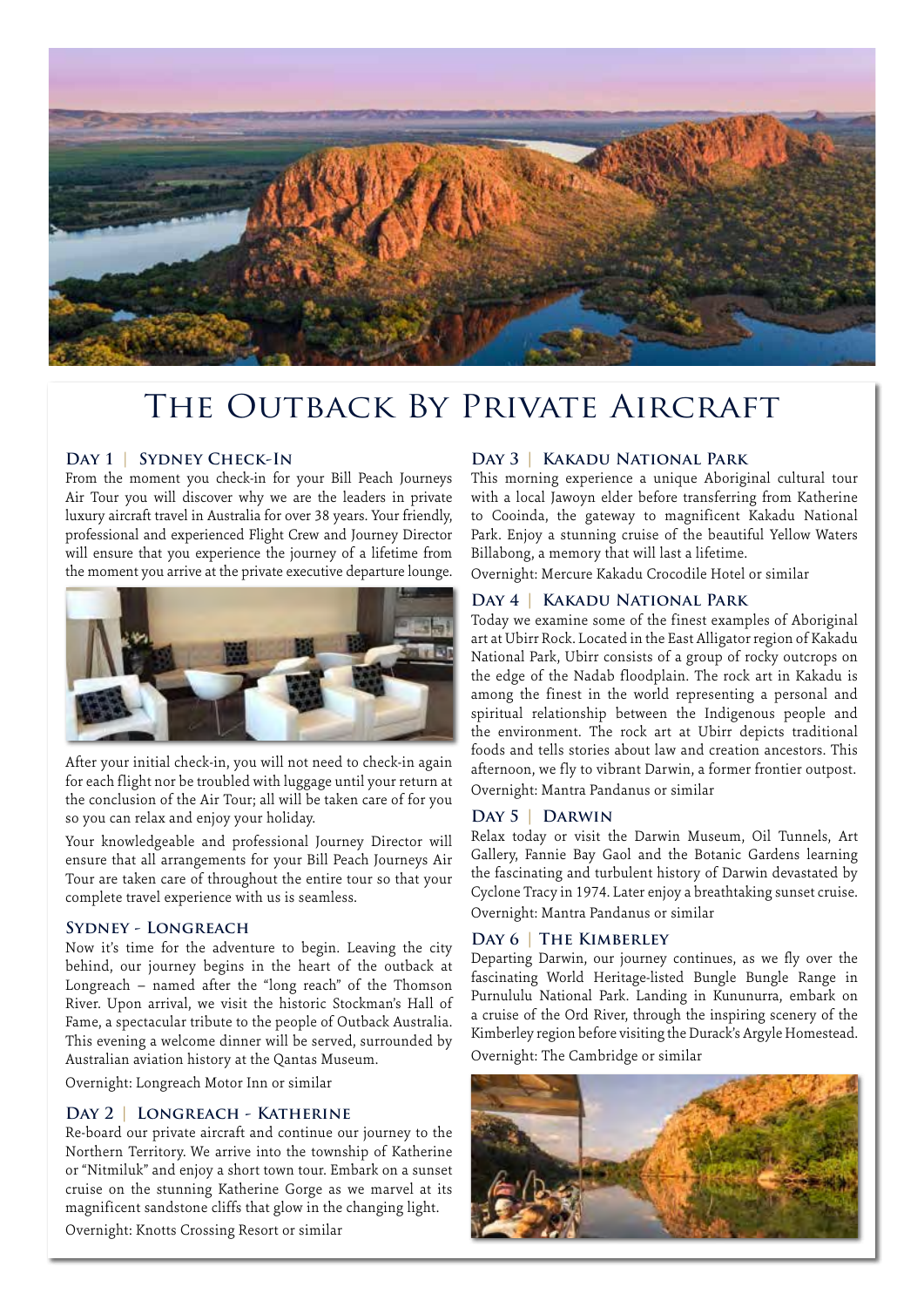

#### **Day 7 | Kununurra - Buccaneer Archipelago - Broome**

This morning re-board our exclusive private aircraft and enjoy spectacular aerial views over Mitchell Falls, the Prince Regent River region and the exquisite Buccaneer Archipelago. Transfer to the award-winning resort upon arrival for an afternoon at leisure.

Overnight: Cable Beach Club Resort & Spa or similar

#### **Days 8 & 9 | Broome**

We tour the historic pearling port of Broome taking in the Japanese Cemetery, the Mother of Pearl Church and the red rock cliff face of Gantheaume Point. The following day is one to soak in the ambiance of beautiful Broome. For true relaxation, wander the grand expanse of the famous white sandy Cable Beach and enjoy the facilities of this magnificently set resort.

Overnight: Cable Beach Club Resort & Spa or similar

#### **Day 10 | Broome - Alice Springs**

Transfer to the airport this morning where the private aircraft awaits to take us to Alice Springs. Be immersed in this iconic outback town as we visit the Royal Flying Doctor Service and the Telegraph Station, where we learn about the resilience of the people of Alice in this most remote region of Outback Australia.

Overnight: Crowne Plaza Alice Springs Lasseters or similar

#### **Day 11 | Alice Springs - Uluru**

Visit striking Standley Chasm Gorge before re-boarding the aircraft for a memorable flight to the Red Centre. Marvel at nature's splendour while 'flightseeing' as Uluru and Kata Tjuta appear on the horizon before enjoying a base tour of Uluru and a visit to the Cultural Centre. A stroll among the stars this evening as we visit the awe-inspiring Field of Light art installation in the desert.

Overnight: Sails in the Desert or similar

#### **Day 12 | Uluru**

Your breath will be taken away this morning with a sublime sunrise at 'the rock' before touring at Kata Tjuta with an indigenous guide. An afternoon at leisure before tonight's farewell dinner under the stars, an unforgettable dining experience at the Sounds of Silence dinner with Uluru majestically set in the distance.

Overnight: Sails in the Desert or similar

#### **Day 13 | Uluru - Birdsville - Sydney**

This morning we fly to iconic Birdsville, a quintessential outback town established to collect tolls from the droves of cattle being moved interstate. Here we will tour and enjoy lunch at the famous Birdsville Hotel. Re-board our private aircraft for our flight to Sydney.

"I think Bill Peach Journey's best asset is that your clients can *trust you all to do the job properly and professionally. For me, there is never an element of doubt about the journey - I can just settle back, learn and enjoy whilst I'm on a Bill Peach Journey... I can't say that for most other operators."*

**Ms Thomas, Canberra, ACT**